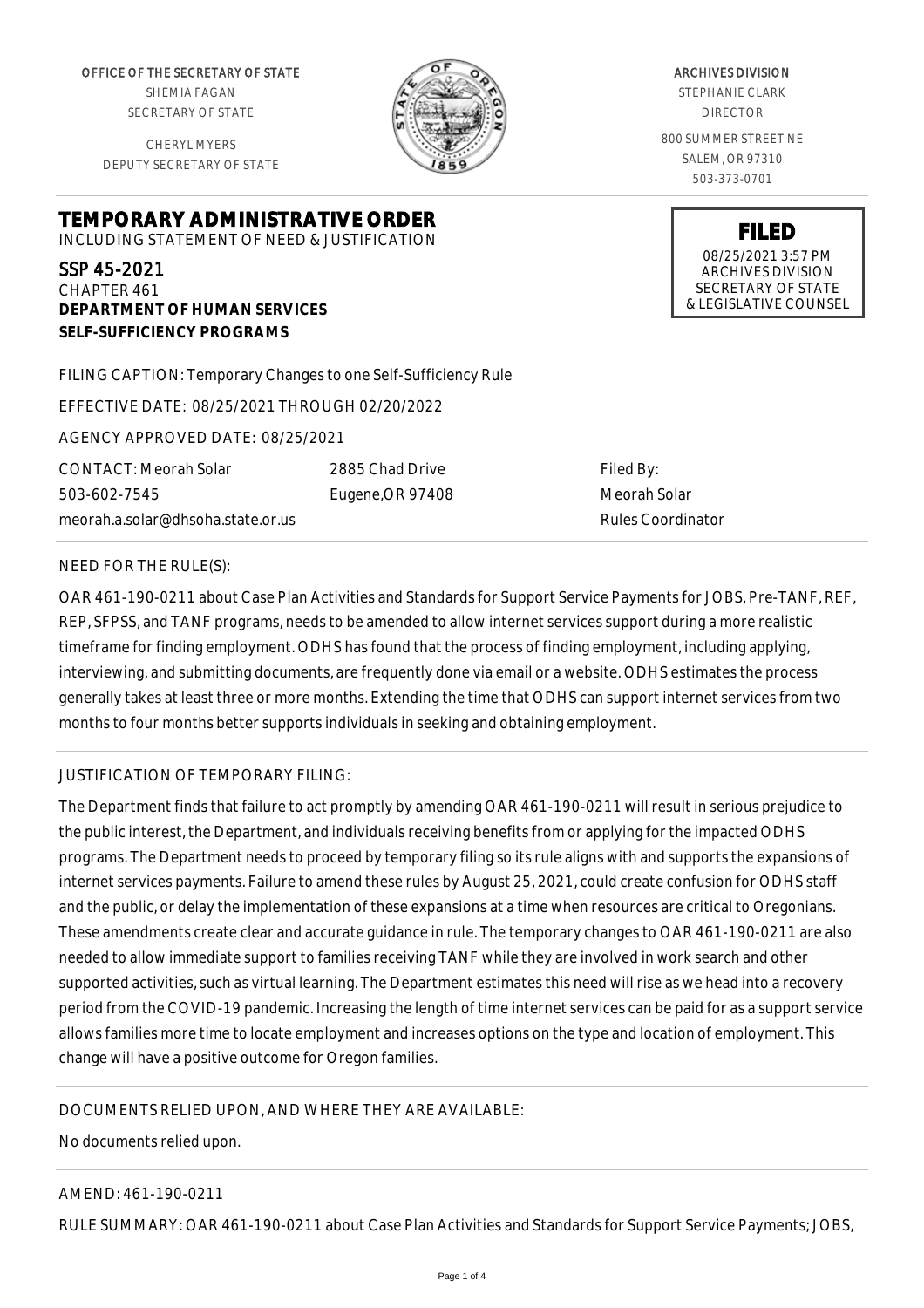Pre-TANF, REF, REP, SFPSS, TANF; is being changed to allow up-to four months of internet services as a support service for families receiving TANF, rather than two months allowed in current rule.

CHANGES TO RULE:

# 461-190-0211

Case Plan Activities and Standards for Support Service Payments; JOBS, Pre-TANF, REF, REP, SFPSS, TANF ¶

In the JOBS, Pre-TANF, REF, REP, SFPSS, and TANF programs, notwithstanding any other administrative rule in chapter 461 and subject to the availability of state and federal funding, the following special provisions apply:¶ (1) Support services (see OAR 461-001-0025) payments are available to the following individuals who are eligible (see OAR 461-130-0310) to engage in a case plan (see OAR 461-001-0025):¶

(a) An individual who is an adult parent, needy caretaker relative (see OAR 461-001-0000), teen parent (see OAR 461-001-0000), or a minor parent (see OAR 461-001-0000) who is head of household; receiving TANF who is not otherwise exempt (see OAR 461-130-0305) and in accordance with participation requirements in OAR 461-130- 0310.¶

(b) An individual who is a recipient of Pre-TANF or SFPSS programs.¶

(c) An individual who is a JOBS volunteer (see OAR 461-130-0310) and has a JOBS case plan.¶

(d) Subject to the limitations in section (8) of this rule, an individual who is receiving REF and participating in REP, who is not otherwise exempt (see OAR 461-130-0305).¶

(2) In approving JOBS program or REP program support services payments, the Department must consider lower cost alternatives. This rule is not intended to supplant Department funding with other funding that is available in the community. The expectation of the Department is that Department staff and individuals work collaboratively to seek resources that are reasonably available to the individual in order to participate in activities.¶

(3) Payment for support services are provided when:¶

(a) Necessary to participate in an approved activity (see OAR 461-001-0025) specified in the individual's case plan;¶

(b) Authorized in advance; and¶

(c) All other provisions of this rule are met.¶

(4) A Department approved activity is eligible for support services payments, except for the following activities:¶

(a) Family Support & Connections,¶

(b) Retention services,¶

(c) Microenterprise (see OAR 461-190-0197), and¶

(d) Stabilized living (see OAR 461-001-0025).¶

(5) In the JOBS, Pre-TANF, SFPSS, and TANF programs, the Department may provide payments for support services for eligible individuals engaged in an approved activity specified in the individual's case plan, subject to provisions in sections (1)(a) through (1)(d) of this rule. Support services payment types are described as follows and are subject to the following limitations:¶

(a) JOBS Incidentals: In kind goods or items provided to individuals by the office to support the goals of the family while participating in the JOBS program.¶

(b) Bus Pass/Tickets: Bus tickets or pass that are issued in person out of office.¶

(c) Bus Payment: Payments issued to the individual to pay for public transportation. Requests for recurring bus payments may not exceed six consecutive months of issuance per request. If the individual's eligibility changes during the six months of recurring payments, timely continuing benefit decision notice (see OAR 461-001-0000) must be sent.¶

(d) Gas Payment: Payments for an individual to pay for transportation costs incurred in travel to and from an approved activity. Requests for recurring gas payments may not exceed six consecutive months of issuance per request. If the individual's eligibility changes during the six months of recurring payments, timely continuing benefit decision notice (see OAR 461-001-0000) must be sent.¶

(e) Child Care: Payments for child care, as limited by OAR 461-160-0040, if necessary to enable individuals to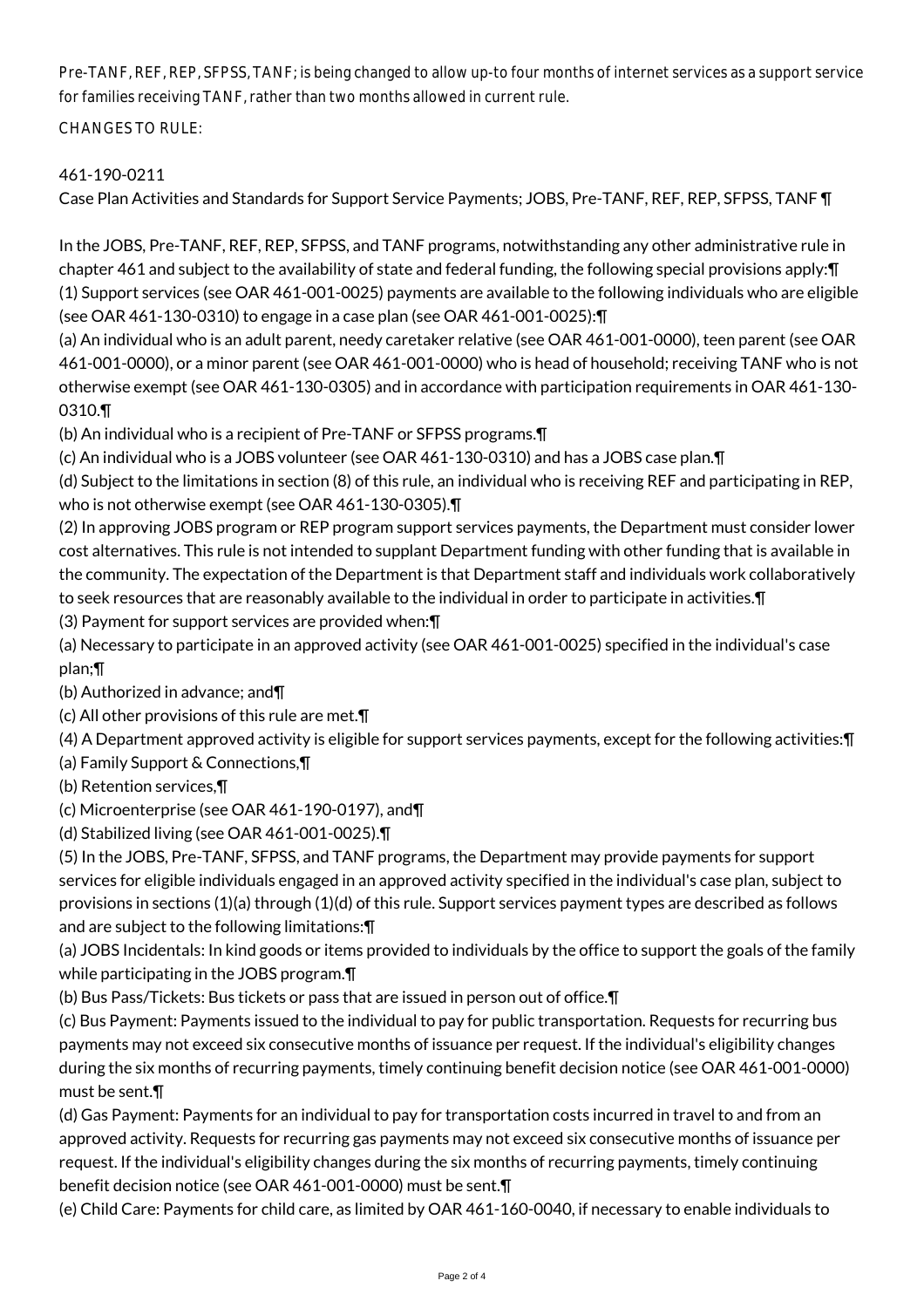participate in an approved activity specified in the individual's case plan. If authorized, payment for child care is:¶ (A) The lesser of the actual rate charged by the care provider and the rate established in OAR 461-155-0150. The

Department rate for children in care less than 158 hours in a month is limited by OAR 461-155-0150.¶ (B) The minimum hours necessary, including meal and commute time, for the individual to participate in an approved activity.¶

(f) Clothing: Payments for clothing items to support the individual to engage in an approved activity.¶

(g) Moving Expense/Relocation: Payments for housing and utilities expenses. Payments are subject to the following:¶

(A) Except as provided in paragraph (C) and (D) of this subsection, each payment type (such as rent, mortgage, utility bill, storage fees) is limited to two months per benefit group (see OAR 461-110-0750).¶

(B) Except as provided in paragraph (C) and (D) of this subsection, this payment is limited to \$3,000 per benefit group for each three-month period.¶

(C) Except as provided in paragraph (D) of this subsection, internet service payments are limited to four months per benefit group.¶

(D) With prior manager approval, and upon verification that an individual has greater needs to stabilize a living situation or prevent homelessnessloss of housing, the Department may approve payments that exceed the limits in paragraphs  $(A)$ ,  $(B)$ , and  $(BC)$  of this subsection. $\P$ 

(h) Grooming Needs: Payments for grooming needs for an approved activity.¶

(i) Professional Fees: Payments for professional fees to support the case plan.¶

(j) Tools/Equipment: Payments for equipment or tools an individual needs to accept a job offer, or for a workrelated activity.¶

(k) Books/Supplies: Payments for books and supplies an individual needs to engage in an educational activity, including vocational training (see OAR 461-001-0025).¶

(l) Vocational Training: Payment for tuition and other educational costs for vocational training and self-initiated training (see OAR 461-001-0025), excluding payments for books and supplies. Payments are subject to the following:¶

(A) Tuition payments for a vocational training activity are limited to single payments by session as defined by the educational or vocational training entity, such as a term, semester, or quarter.¶

(B) Tuition payments for a self-initiated training activity are limited to payments provided through the Education and Training Pilot Program established in HB 2032. These payments will be issued via the contracted partner.¶ (C) For tuition payments, lower cost alternatives, as described in section (2) of this rule, must be explored, including the individual pursuing financial aid and other sources of assistance.¶

(m) Auto Expenses: Payments for auto expenses, repairs, or car insurance to support the goals specified in the individual's case plan. Payments for auto expenses are subject to the following limitations:¶

(A) Payments for vehicle repairs may be authorized at the discretion of the district if the cost to repair the individual's vehicle is reasonable in relation to the value of the vehicle and the minimum necessary repairs.¶

(B) Payments for car insurance may be authorized for no more than two months in a 12-month period.¶

(n) Other Payments: When the need is identified and no other sources are available, the Department may provide other payments needed --¶

- (A) To look for work.¶
- (B) To accept a job offer.¶
- (C) To attain a high school diploma or GED.¶
- (D) That are not otherwise restricted , with manager approval.¶
- (o) None of the following payments are allowed:¶
- (A) Medical Assistance or medical services.¶
- (B) Mental health services.¶
- (C) Alcohol and drug treatment services.¶
- (D) Professional Services.¶
- (E) Non-essential items.¶